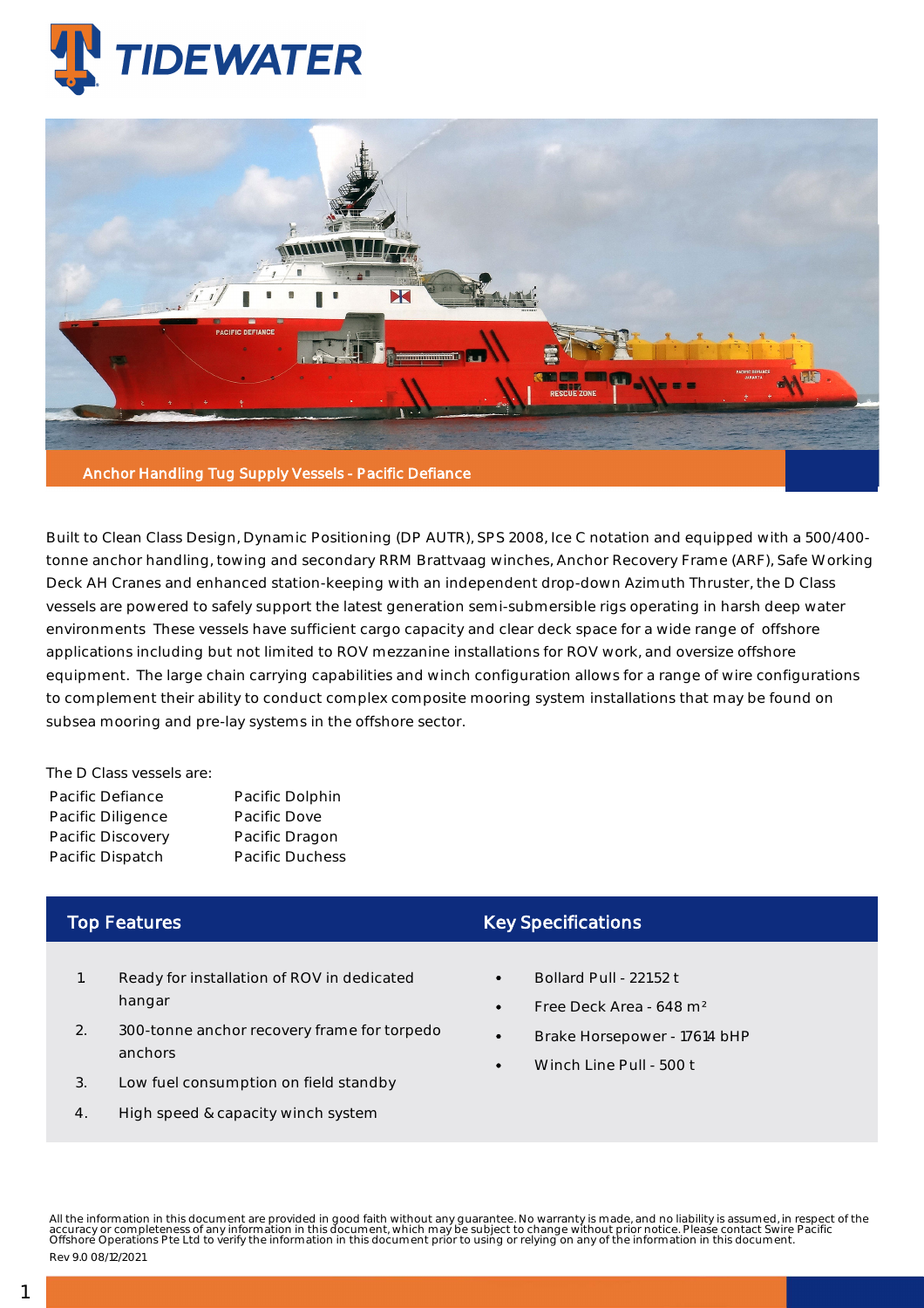



| <b>General Information</b> |                                                                                                                          |
|----------------------------|--------------------------------------------------------------------------------------------------------------------------|
| <b>Vessel Name</b>         | Pacific Defiance                                                                                                         |
| Built                      | Drydocks World, Singapore,<br>February 2013                                                                              |
| Flag                       | Indonesia                                                                                                                |
| Call Sign                  | <b>JZZT</b>                                                                                                              |
| IMO No.                    | 9456197                                                                                                                  |
| Classification             |                                                                                                                          |
| <b>Class Notation</b>      | DNV-GL +1A Fire fighter(I)<br>Offshore service<br>vessel(Anchor handling,<br>Towing) Clean<br>DYNPOS(AUTR) EO Ice(C) SPS |
| <b>Dimensions</b>          |                                                                                                                          |
| Length (LOA)               | 92.0 m                                                                                                                   |
| Beam                       | 22.0 <sub>m</sub>                                                                                                        |
| Summer Draft               | 7.5 <sub>m</sub>                                                                                                         |
| Deadweight @ SummerDraft   | 4522.97 t                                                                                                                |
| GT                         | 6639                                                                                                                     |
| <b>Deck Capacities</b>     |                                                                                                                          |
| Deck Load Capacity         | 1500 t                                                                                                                   |
| Deck Strength              | $10$ t/m <sup>2</sup>                                                                                                    |
| Free Deck Area             | $648 \; \mathrm{m}^2$                                                                                                    |
| Length x Width             | 36 x 18 m                                                                                                                |
| <b>Tank Capacities</b>     |                                                                                                                          |
| Base Oil                   | $454 \; \mathrm{m}^3$                                                                                                    |
| Brine / Mud                | 860 m <sup>3</sup><br>(reflects 90% filling level of the<br>tanks)                                                       |
| Drill / Ballast Water      | 2965 m <sup>3</sup>                                                                                                      |
| Dry Bulk                   | $236 \; \mathrm{m}^3$<br>(8334 cubic feet) (in 4 tanks)                                                                  |
| <b>Fresh Water</b>         | $1355 \text{ m}^3$                                                                                                       |
| <b>Fuel Dedicated</b>      | $1172 \text{ m}^3$                                                                                                       |

| <b>Fuel Total</b>         | $1940 \text{ m}^3$<br>(including combination BO,<br>Mud tanks)                                                                                              |  |  |  |
|---------------------------|-------------------------------------------------------------------------------------------------------------------------------------------------------------|--|--|--|
| Tank Capacities Details   | Refer to Tank Capacities<br>Table                                                                                                                           |  |  |  |
| Propulsion / Bollard Pull |                                                                                                                                                             |  |  |  |
| Main Engines              | 4 x MAN 9L-27/38 each 3285<br>kW = 13140 kW (17614 bHP)                                                                                                     |  |  |  |
|                           | 2 x MAN CPP propellers in<br>KORT nozzles, with Hi-lift flap<br>rudders                                                                                     |  |  |  |
| <b>Thrusters</b>          | 2 x bow tunnel 883 kW / 1184<br>hHP<br>2 x stern tunnel 883 kW / 1184<br>bHP<br>1 x azimuth 883 kW / 1184<br>hHP                                            |  |  |  |
| <b>Bollard Pull</b>       | 221.52 t at 100% MCR<br>225.49 t with independent<br>driven azimuth thruster                                                                                |  |  |  |
| <b>Deck Equipment</b>     |                                                                                                                                                             |  |  |  |
|                           |                                                                                                                                                             |  |  |  |
| AH / Towing Winch         | 2 x 400 t RRM Brattvaag<br>waterfall type - 20 m/min 1st<br>layer<br>Wire capacity of:<br>1 x 3200 m 76 mm dia<br>1 x 4100 m 76 mm dia                      |  |  |  |
| Special Handling Winch    | 1 x 500 t RRM Brattvaag<br>waterfall type - 15 m/min 1st<br>layer<br>Capacity of:<br>1 x 13600 m 76 mm dia wire<br>or<br>1 x 1900 m 203 mm (8") dia<br>rope |  |  |  |
| Secondary Winch           | 2 x 170 t RRM Brattvaag - 24<br>m/min 1st layer<br>Rope capacity of:<br>2 x 2500 m 160 mm (6") dia<br>rope or<br>2 x 1600 m 203 mm (8") dia<br>rope         |  |  |  |

All the information in this document are provided in good faith without any guarantee. No warranty is made, and no liability is assumed, in respect of the<br>accuracy or completeness of any information in this document, which

Rev 9.0 08/12/2021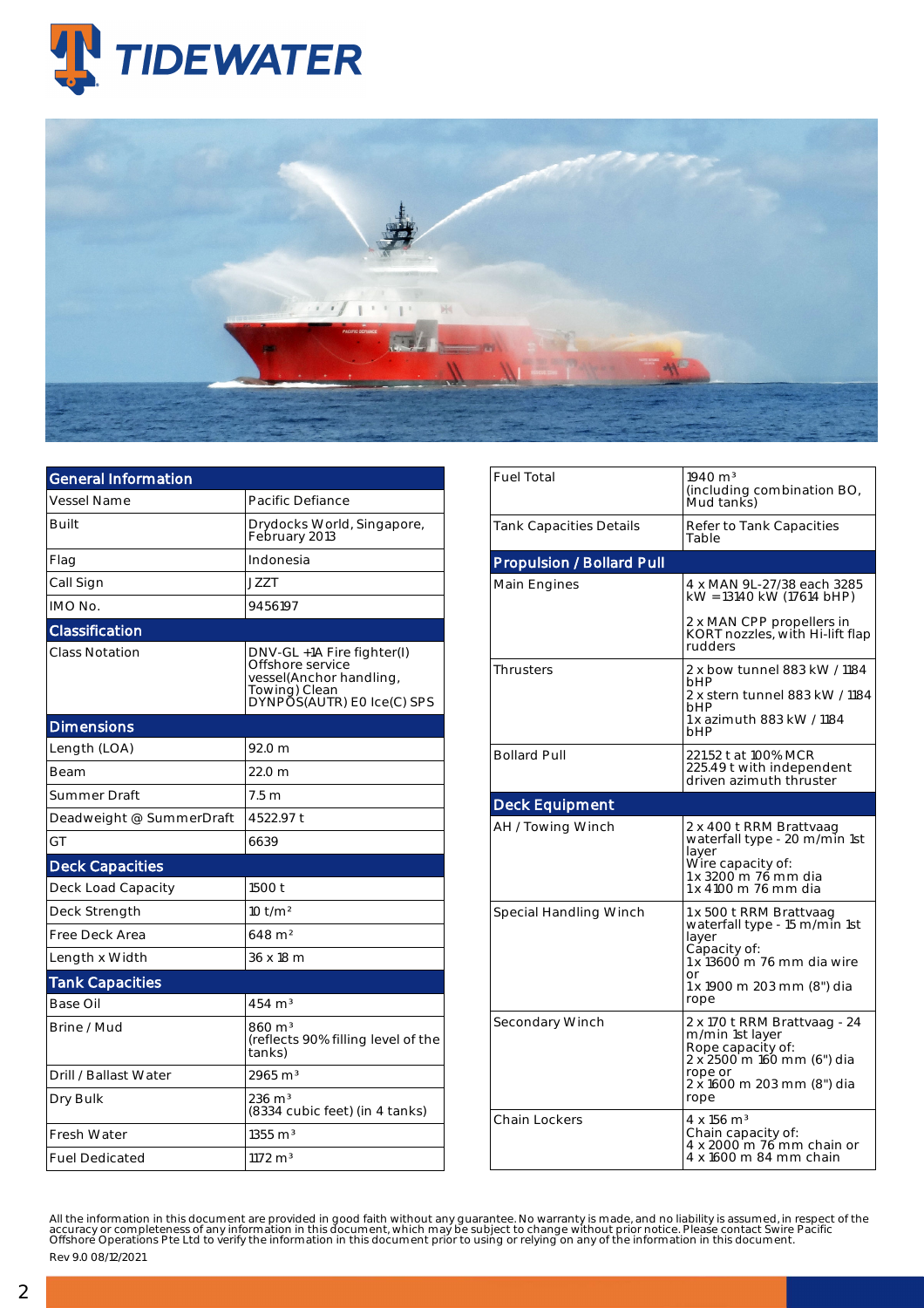

| Anchor Recovery Frame                                                                                 | 1 x RRM 200 t Max Wire<br>Tension                                                                                                                                                                                              |  |  |  |
|-------------------------------------------------------------------------------------------------------|--------------------------------------------------------------------------------------------------------------------------------------------------------------------------------------------------------------------------------|--|--|--|
| Towing Pins                                                                                           | 4 x RRM 400 t MWL                                                                                                                                                                                                              |  |  |  |
| Shark Jaws                                                                                            | 2 x RRM 600 t SWL                                                                                                                                                                                                              |  |  |  |
| Centering Device                                                                                      | 2 x RRM 45 t SWL                                                                                                                                                                                                               |  |  |  |
| Stop Pins                                                                                             | 2 x Karmoy 100 t SWL                                                                                                                                                                                                           |  |  |  |
| Stern Roller                                                                                          | 2 x RRM 3.0 x 4.5 m @ 750 t<br>MWL @ 90 deg wire angle                                                                                                                                                                         |  |  |  |
| Capstans                                                                                              | 2 x RRM 15 t                                                                                                                                                                                                                   |  |  |  |
| Tugger Winches                                                                                        | 2 x RRM 24 t fwd main deck +<br>1 x 17 t fwd main deck center                                                                                                                                                                  |  |  |  |
| <b>Tugger Winches FWD</b>                                                                             | Capacity of 600 m of 26 mm<br>wire each for the 24 $t$ ;<br>Locally, remote, portable-<br>wireless control.<br>Capacity of 200 m of 25 mm<br>wire for the 17 $\mathsf{t}$ :<br>Locally, remote, portable-<br>wireless control. |  |  |  |
| AH Crane                                                                                              | 2 x RRM 5 t $@$ 10 m with tool<br>for AH operations                                                                                                                                                                            |  |  |  |
| <b>Provision Crane</b>                                                                                | 1 x knuckle type, capacity 5 t<br>@ 15 m radius. Winch hook<br>travel of up to 1000 m                                                                                                                                          |  |  |  |
| Chain Gypsies                                                                                         | 2 x 76 mm + 2 x 84 mm                                                                                                                                                                                                          |  |  |  |
| Performance & Economy                                                                                 |                                                                                                                                                                                                                                |  |  |  |
| <b>Economical Speed</b>                                                                               | 24 m <sup>3</sup> /day @ 10 kts<br>32 m <sup>3</sup> /day @ 13 kts                                                                                                                                                             |  |  |  |
| DP<20%                                                                                                | 13.9 m3/day on 2 Mes                                                                                                                                                                                                           |  |  |  |
| DP>35%                                                                                                | 27.5 m3/day on 4 Mes                                                                                                                                                                                                           |  |  |  |
| Standby in Field                                                                                      | 4.6-6.9 m <sup>3</sup> /day @ 1–4 kts                                                                                                                                                                                          |  |  |  |
| Standby in Port                                                                                       | $1.8 \text{ m}^3/\text{day}$                                                                                                                                                                                                   |  |  |  |
| Note                                                                                                  | Performance & Economy<br>figures are given at mean<br>vessel draft of 6.5 m (2800 t<br>deadweight) & Beaufort Scale<br>2.                                                                                                      |  |  |  |
| <b>Dynamic Positioning System</b>                                                                     |                                                                                                                                                                                                                                |  |  |  |
| Type                                                                                                  | GE C-Series DPS-21 Duplex DP                                                                                                                                                                                                   |  |  |  |
| Reference Systems                                                                                     | 2 x Sonardyne HPR prepared<br>2 x Veripos DGPS<br>1 x Cyscan                                                                                                                                                                   |  |  |  |
| <b>Motion Reference Units</b>                                                                         | 3 x Gyro Tokimec TG8000<br>3 x Wind Sensor Gill Wind<br>Observer Ultrasonic<br>3 x VRU, 2 x TTS DMS-10 / 1 x<br>SMC IMU 107                                                                                                    |  |  |  |
| <b>Rescue Boat</b>                                                                                    |                                                                                                                                                                                                                                |  |  |  |
| 1.1 x Maritime Partner MP660 Springer, 10 person, SOLAS<br>approved FRB with inboard diesel waterjet. |                                                                                                                                                                                                                                |  |  |  |
| Accommodation                                                                                         |                                                                                                                                                                                                                                |  |  |  |
| Person Capacity                                                                                       | Total 37<br>29 in 1man cabin &<br>8 in 2man cabins                                                                                                                                                                             |  |  |  |

All the information in this document are provided in good faith without any guarantee. No warranty is made, and no liability is assumed, in respect of the<br>accuracy or completeness of any information in this document, which

Rev 9.0 08/12/2021